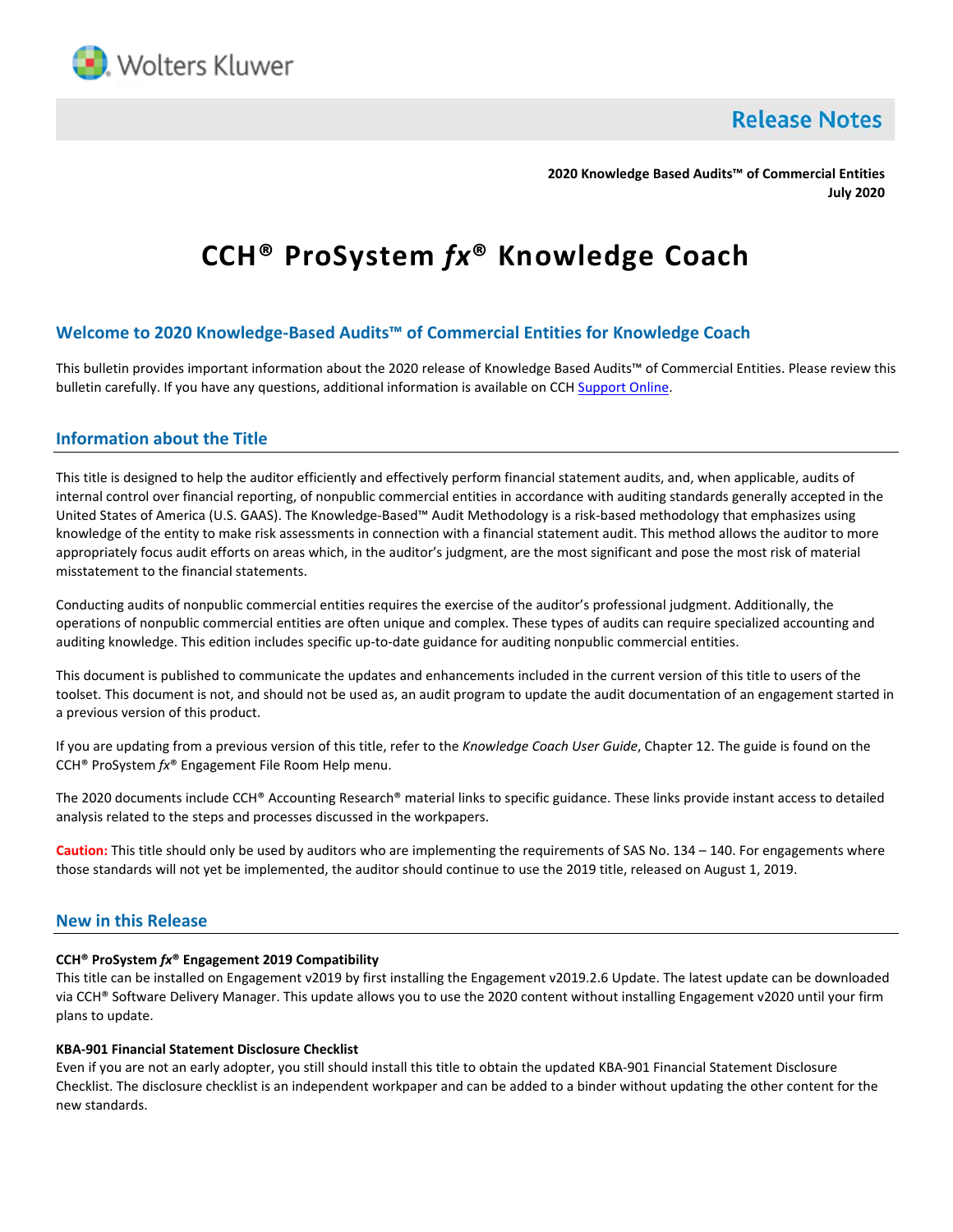After installing, there are three options for inserting the updated disclosure checklist into a binder:

- Install the 2020 title, but do not release it. In the ADMIN module, assign the Insert Workpapers from Unreleased Titles right to a select group of staff members. Those staff members could then insert the updated checklist and delete the existing checklist from the binder. The new checklist will not include any of the prior responses; however, the user could refer back to the checklist in the prior year binder and copy/paste any relevant information.
- Staff members with the Insert Workpapers from Unreleased Titles right could use the Update Knowledge Coach Content feature to update to the 2020 checklist. To do this, first check in all workpapers except KBA-901 *Financial Statement Disclosures Checklists* to avoid accidentally updating other workpapers. Then, right-click on KBA-901 in the binder and select **Update Knowledge Coach Content** > **Update Selected Knowledge Coach Workpapers** to update only the disclosure checklist to the 2020 version. This option keeps responses from the prior year, other than the tailoring questions (table of contents). **If other forms are accidently updated, the updates cannot be undone.**
- Install the 2020 title, but do not release it. Have a staff member with the Insert Workpapers from Unreleased Titles right create a binder template with just the updated disclosure checklist. Other staff members can copy and paste the disclosure checklist from the template into the client engagement binders. The new checklist will not include any of the prior responses; however, the user could refer back to the checklist in the prior year binder and copy/paste any relevant information.

#### **2020 Edition of Knowledge-Based Audits of Commercial Entities**

This edition features numerous enhancements, including:

- Updating the function of KBA-901 for a new, streamlined approach to tailoring.
- Adding a new tailoring question, "Is the auditor engaged to report on Key Audit Matters?" to AUD-100 that flows to multiple forms to show or hide steps. Please review KCO-003 Answer Effects for the Engagement-Level Tailoring Questions Workpaper to view the functionality of this new tailoring question.
- Adding new columns to document "Key Audit Matters" in KBA-102. These new columns show or hide based on the new tailoring question in AUD-100.
- Adding new default answers in KBA-103 for columns 13, 14, and 15 based on answers in column 12.
- Adding sorting to the "Communication of Internal Control Deficiencies" table in KBA-103. The flow of deficiencies to this table now sort automatically based on the text in the Deficiency No. column in the first table.
- Modifying the answer floatie in the conclusion section of KBA-303 from "No" to "No Inconsistencies Noted."
- Adding a new default answer in Column 7, "CR" in KBA-502. If a user selects "Yes" to one of the below questions in AUD 100 and selects "No" in Column 5 of KBA 502, "Controls Selected for Testing of Operating Effectiveness," then CR will default to "Max."
	- Has the auditor been engaged to perform an integrated audit (i.e., an audit of internal control over financial reporting that is integrated with the audit of financial statements)?
	- Does the auditor intend to test the operating effectiveness of internal controls over financial reporting?
- Adding columns to KBA-503 for relevant assertions and inherent risk assessment that flow from KBA-502. Also changing functioning so that the user selects which audit areas flow from KBA-502.
- Modifying the header in the second column of "Section I: Risk Assessment Procedures and Related Activities" to now read, "Does the Factor Exist Yes/No" to avoid confusion on how this column should be documented.
- Removing colons from workpaper names so that the user may publish or save forms outside of the engagement without receiving the error message for an invalid character.
- Enhancing instructions and procedures throughout the toolset to improve workflow.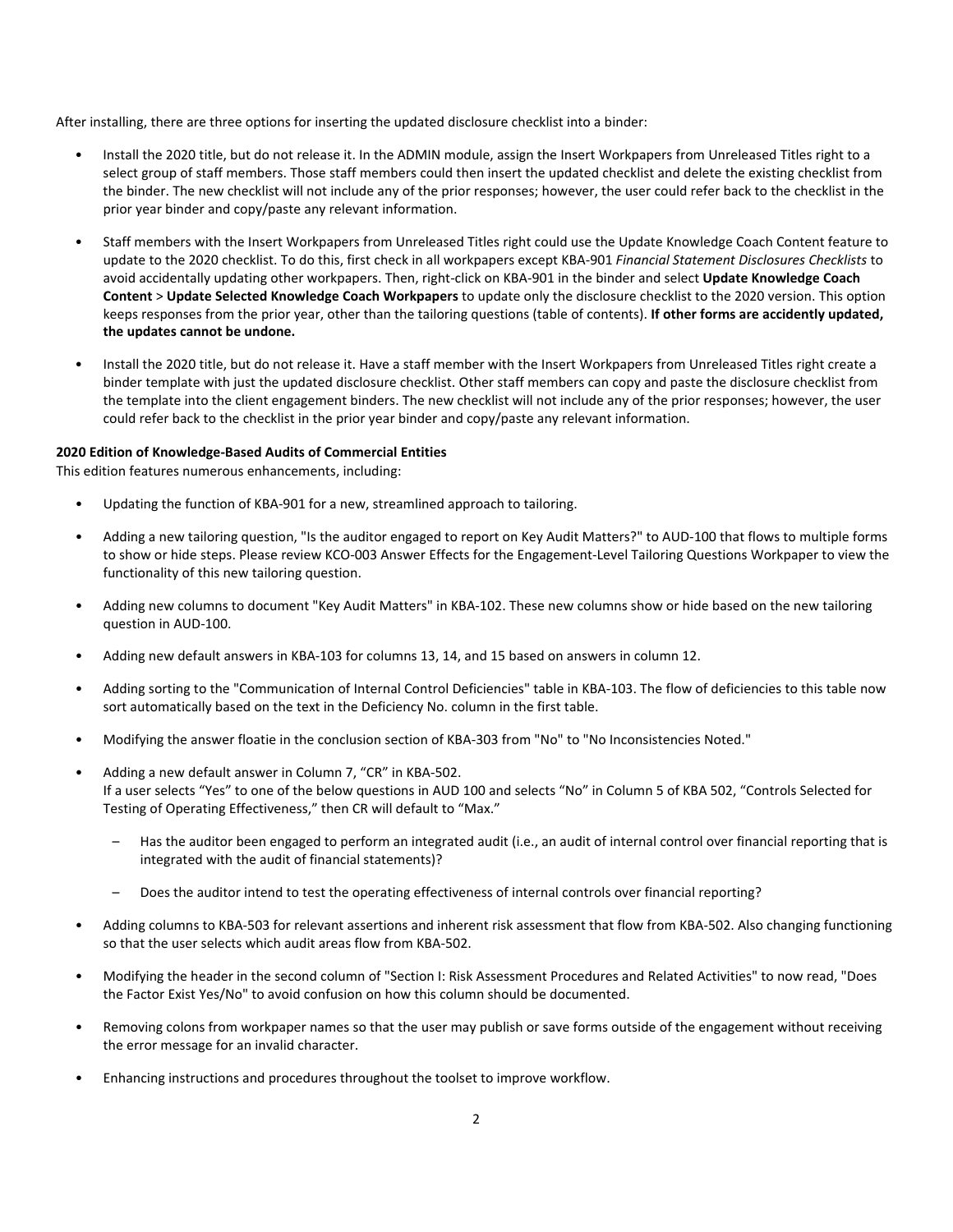- Adding new AUDs, CORs, and RESs as follows:
	- AID-847 Analysis of Service Auditor Report
	- COR-823 Request for Confirmation of Multiemployer Defined Benefit Plan Information
	- COR-907 Communication to Entity with Significant Deficiencies and/or Material Weaknesses: Review of Interim Financial Information
	- RPT-0904A Unmodified Opinion: Emphasis-of-Matter Paragraph Related to Going Concern: Substantial Doubt has Been Alleviated
	- RPT-0959 Unmodified Opinion: Includes Key Audit Matters, Emphasis-of-Matter and Other-Matter Paragraphs
	- RES-029 Implementing New Accounting Principles
	- RES-030 Determining and Communicating Key Audit Matters (KAMs) Decision Tree

[Click here](http://support.cch.com/updates/KnowledgeCoach/pdf/guides_tab/2020%20Commercial%20Entities%20Title%20Overview%20for%20Knowledge%20Coach%20Users.pdf) for the 2020 Audits of Commercial Entities Title Overview for Knowledge Coach Users.

In addition, forms and practice aids throughout have been updated to include new examples and tips, and where applicable, to take into account new literature, standards, and developments reflected in the following current audit and accounting guidance:

- FASB Accounting Standards Codification™ as of June 30, 2020, through Accounting Standards Update No. 2020-05
- AICPA Statement on Auditing Standards (SAS) No. 134, Auditor Reporting and Amendments, Including Amendments Addressing Disclosures in the Audit of Financial Statements
- SAS No. 135, Omnibus Statement on Auditing Standards 2019
- SAS No. 137, The Auditor's Responsibilities Relating to Other Information Included in Annual Reports
- SAS No. 138, Amendments to the Description of the Concept of Materiality
- SAS No. 139, Amendments to AU-C Sections 800, 805, and 810 to Incorporate Auditor Reporting Changes From SAS No. 134
- SAS No. 140, Amendments to AU-C Sections 725, 730, 930, 935, and 940 to Incorporate Auditor Reporting Changes From SAS Nos. 134 and 137
- AICPA Ethics Interpretation, Information System Services (ET sec.1.295.145)
- AU-C 930, Interim Financial Information
- AU-C 940, An Audit of Internal Control Over Financial Reporting That Is Integrated With an Audit of Financial Statements

#### **Best Practices**

- Save changes to workpapers before closing the workpaper or the binder to ensure data is correctly updated.
- If Microsoft® Word crashes when using Knowledge Coach, before closing the binder, use the **Save Knowledge Coach Answers** option in the binder view under the Tools menu. This saves all data within tables.

You can view other Knowledge Coach Best Practices on our [Web](https://support.cch.com/kb/solution/000034942/sw34947) site.